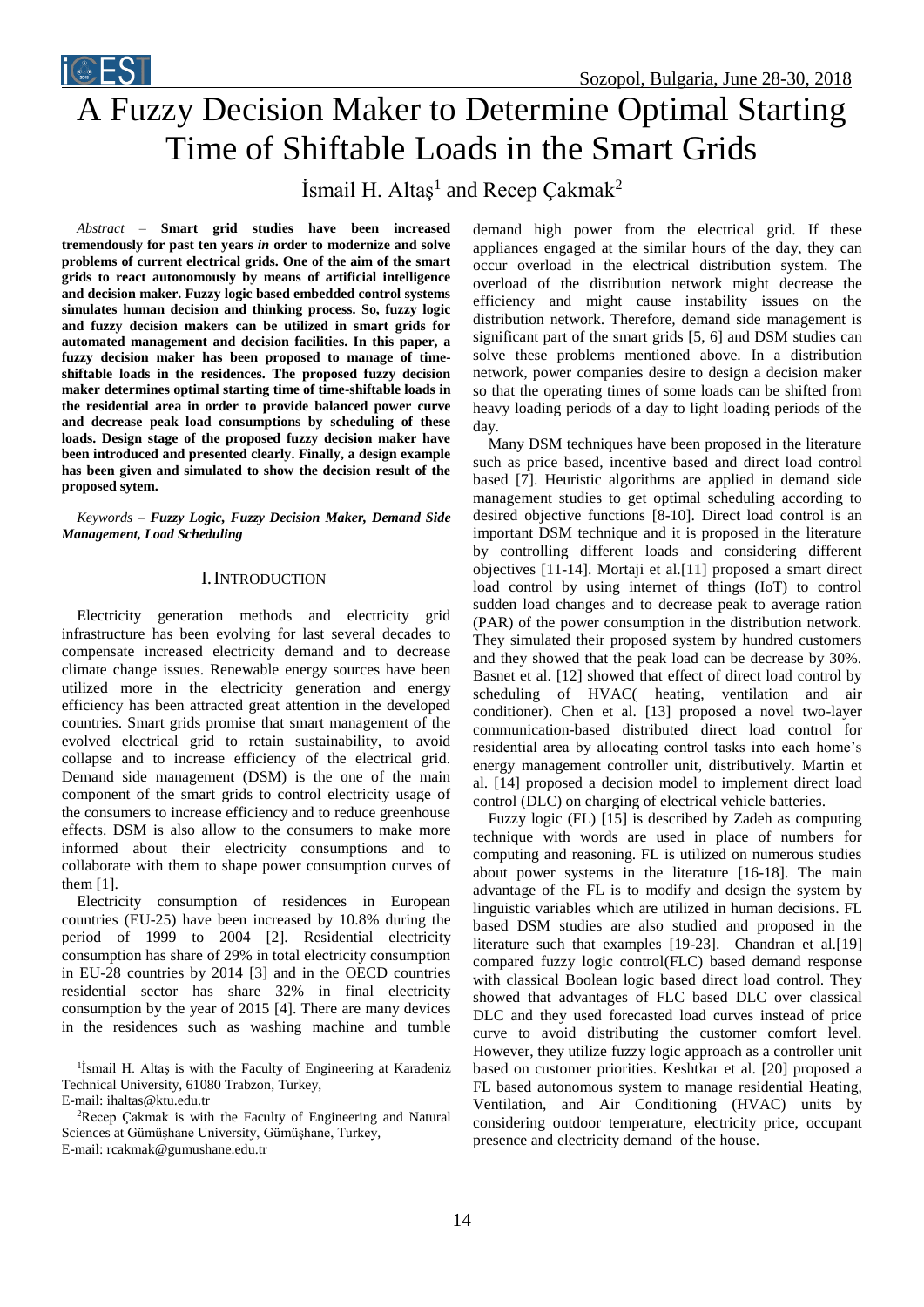

A fuzzy logic based domestic load management which use comfort, cost and demand response parameters has been proposed by Rahman et al.[22]. However, their proposed system does not consider the consumptions of other residences, it operates for the just one residence by considering the price signal. So, it can be get financial benefits for the one residences but if the all residences act same way considering the same price signal it might be lead adverse results instead of desired demand response effects.

In this paper a fuzzy decision maker (FDM) has been proposed such that determine optimal starting time when a demand is entered to it. The proposed systems assumed that the customer will get financial benefits is they allowed the control of their time-shiftable loads and it operates direct load control approach. Main objective of the proposed system is considering the residential area load curve to inhibit high power consumptions by utilizing the demand power and forecasted load powers. To give an example, if the predicted load in a time ahead is lower than the current load power, then the active demands should be postponed to be operated during these lower demand period hours of the day. The proposed FDM based demand scheduling system has been generated on MATLAB by modifying the generalized fuzzy logic controller design study [24]. So, it can be easily modified and/or improved for the future studies.

The rest of the paper is organized as follows: Section II introduces designing of the proposed fuzzy decision maker. Section III includes case study and results. Section IV. presents the conclusion.

# II. DESIGNING OF A FUZZY DECISION MAKER TO DETERMINE OPTIMAL STARTING TIME OF THE SHIFTABLE LOADS

The proposed FDM processes demand power and the difference between demand power and predicted future power as two inputs. The overall demand management mechanism of the proposed system is illustrated in Fig. 1 and explained below.



Fig. 1. Overall demand management mechanism of the proposed system

Overall process steps of the proposed demand management mechanism:

1. Customer send the demand request to the server of the distribution network control and management unit(DNC&MU).

- 2. DNC&MU which includes the proposed FDM processes the forecasted demand loads and the demand request based on the pre-determined fuzzy rules.
- 3. The FDM generate an optimal operating time of the load which is requested by the customer.
- 4. Then the optimal operating time information sends to the home appliance manager to execute the operation of the requested load when the time is equal to the optimal operating time.

The flowchart of the proposed system is presented in Fig. 2. It is searched that is there any demand request in every control interval loop the system. If there is a demand, the system gets the demand power and evaluates it on FDM to determine optimal starting time for it. After accomplishing the above process current and future load data is updated. The customer notified by the system about the delay time of him scheduled load and the system operate the shifted load automatically at the scheduled time.



Fig. 2. The flowchart of the proposed system

Demand power may be categorized as low (LW), average (AV) and high (HI). Since the difference may be positive, negative and zero depending on demand and predicted power values, the universe of power difference can be portioned into five fuzzy subsets as negative high (NH), negative low (NL), zero (ZE), positive low (PL) and positive high (PH). The output space representing the delay time is divided into three fuzzy subsets as short (SH), medium (ME) and long (LN). A block diagram of the FDM is given in Fig.3. The FDM block includes the fuzzy rule table given by Table 1, which includes 15 fuzzy rules for decision-making.

The FDM given in Fig.3 uses Mamdani fuzzy reasoning algorithm with two crisp inputs and one crisp output. The current power demand  $(P_D)$  is represented by variable x and the difference (ΔP) between current load power and predicted future depended power is represented by variable y. The output is the delay time  $t_D$  represented by variable z.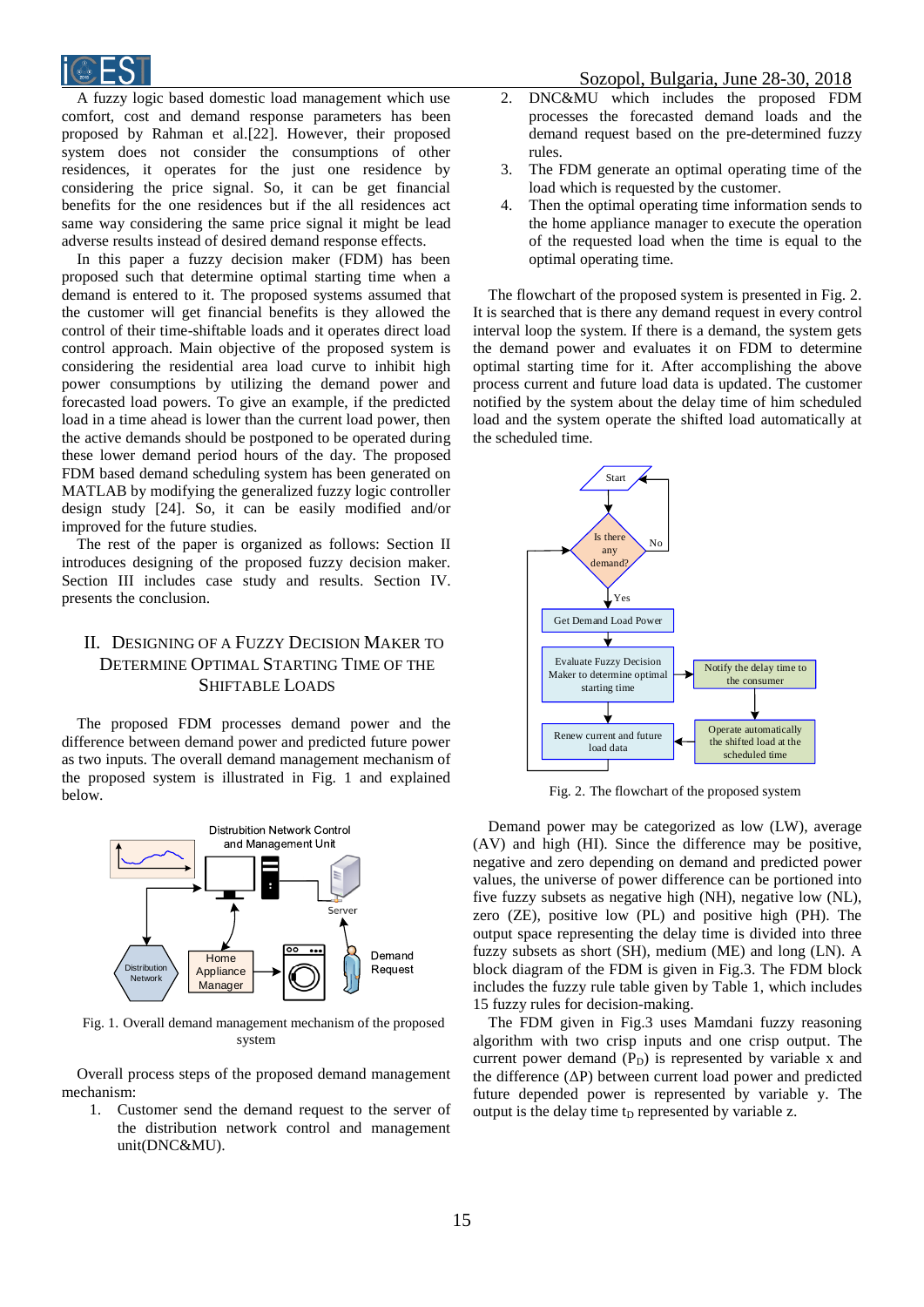

Fig. 3. Block diagram of the proposed fuzzy decision maker

If the current demand power is LW and the difference power ΔP is NH, then this load demand can be delayed for LN because negative  $\Delta P$  means that the future power demand will be smaller than the current power dissipation so that the operating time of this power demand can be shifted ahead with a long delay. If current power demand is HI and difference power ΔP is PH, then this load demand should not be delayed because the predicted future power demand will already be high. If this high-power demand is postponed to a later time, the load demand will be much higher such that the generated power might be insufficient as the network faces overloading operating conditions, which cause overheating and higher losses. The other fuzzy rules are generated with a similar point of view to represent the experience of a power network operator.

TABLE I RULE TABLE OF THE PROPOSED FDM

| $P_{\rm D}$ | ΔР       |                 |          |          |          |
|-------------|----------|-----------------|----------|----------|----------|
|             | NH       | NL              | ZE       | PL       | PН       |
| LW          | LN       | ME              | SН       | ZΕ       | ZE       |
| AV<br>HI    | LN<br>LN | ME<br><b>SH</b> | SH<br>ZE | ZE<br>ZE | ZE<br>ZE |

Let us assume that the current power demand is 2300 W and the difference power  $\Delta P$  is negative 400 W and try to find the decision about how long the load demand can be delayed. The fuzzy decision process for this example is depicted in Fig. 4. Defuzzification process is depicted in Fig. 5.



Fig. 4. Example of fuzzy decision maker process.



Fig. 5. Defuzzification of the fuzzy decision for the example

# III. CASE STUDY AND RESULTS

In this chapter, a case study has been simulated in order to show operation of the proposed system. Three different demand requests (DR1, DR2 and DR3) have been applied and the response of the proposed system has been observed. The results with and without the proposed FDM based scheduling have been compared.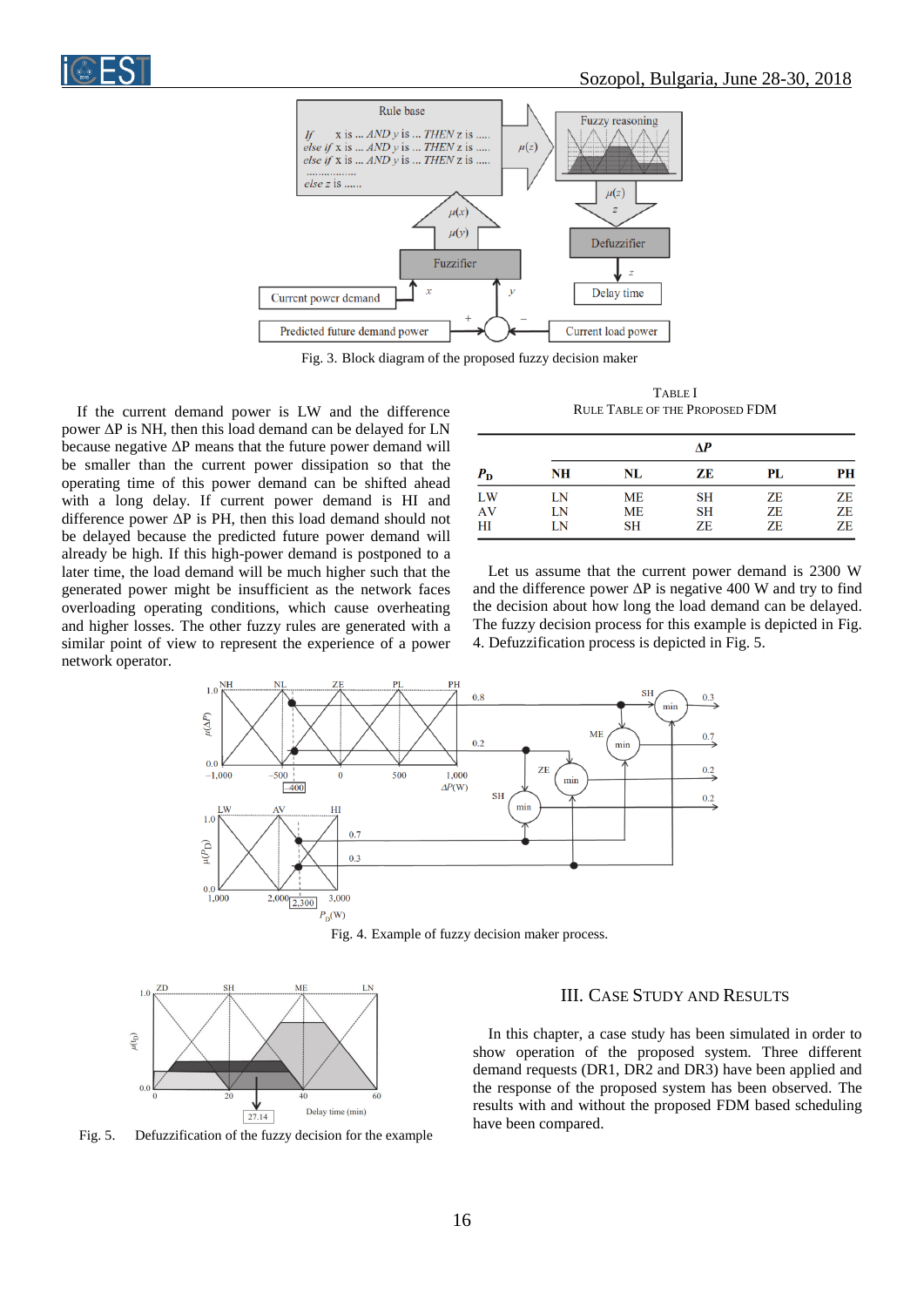

It is assumed that predicted daily load curve for twenty customers is given for 30 min. time intervals for 24 hours as Fig. 6. It is also assumed that there are three demand requests at the specified times as shown in the figure. Let say that the average of demand powers is 1500W and duration time on operation of them 90 minutes.



Fig. 6. Predicted daily load curve for twenty customers and demand request times in the test case.

According to the above predicted daily load curve membership functions of the  $\Delta P$  have been designed as triangle fuzzy membership functions as shown in Fig. 7.



It is assumed that the means of demand power are change between 1000 W and 3000 W. So, membership functions of the demand power have been created as triangle membership functions as depicted in Fig. 8.



Fig. 8. Designed membership functions for demand power(PD).

The range of the delay time  $(t_D)$  which will be determined by the proposed FDM is designed between 0 and 90 minutes then fuzzy membership functions of it has been created as illustrated in Fig 9.



Fig. 9. Designed membership functions for delay time (t<sub>D</sub>).

In the simulation Case 1, it is assumed that there is no DSM action for the customers and the customers operate their timeshiftable loads at the specified times which is shown in Fig.6. In the simulation Case 2, it is assumed that the proposed FDM is active and schedule the demand requests based on the rules on Table I. According to the both Case 1 and Case 2 simulations, the aggregated power curves are obtained as in Fig. 10.



Comparison of the results are presented in Table II. As shown is clearly, PAR and peak power can be reduced the FDM even with three time-shiftable loads. If the participation of the customers to the DSM, the prediction and scheduling will be improved, of course.

TABLE II COMPARISON OF THE RESULTS

|                                | Without DSM | With Proposed<br>FDM based<br><b>DSM</b> |
|--------------------------------|-------------|------------------------------------------|
| Average power (W)              | 8527.1      | 8527.1                                   |
| Peak power (W)                 | 15300       | 14700                                    |
| Peak to Average<br>Ratio (PAR) | 1.7943      | 1.7239                                   |

#### IV. CONCLUSION

Demand side management is one of the key components of the smart grids. Distribution networks in residential regions can be faced high power demand at some periods of a day because of high power requested devices of the residences. The drawn high-power causes to engage extra generation units and overloaded the distribution network. However, some high-power demand household devices can be shift to another